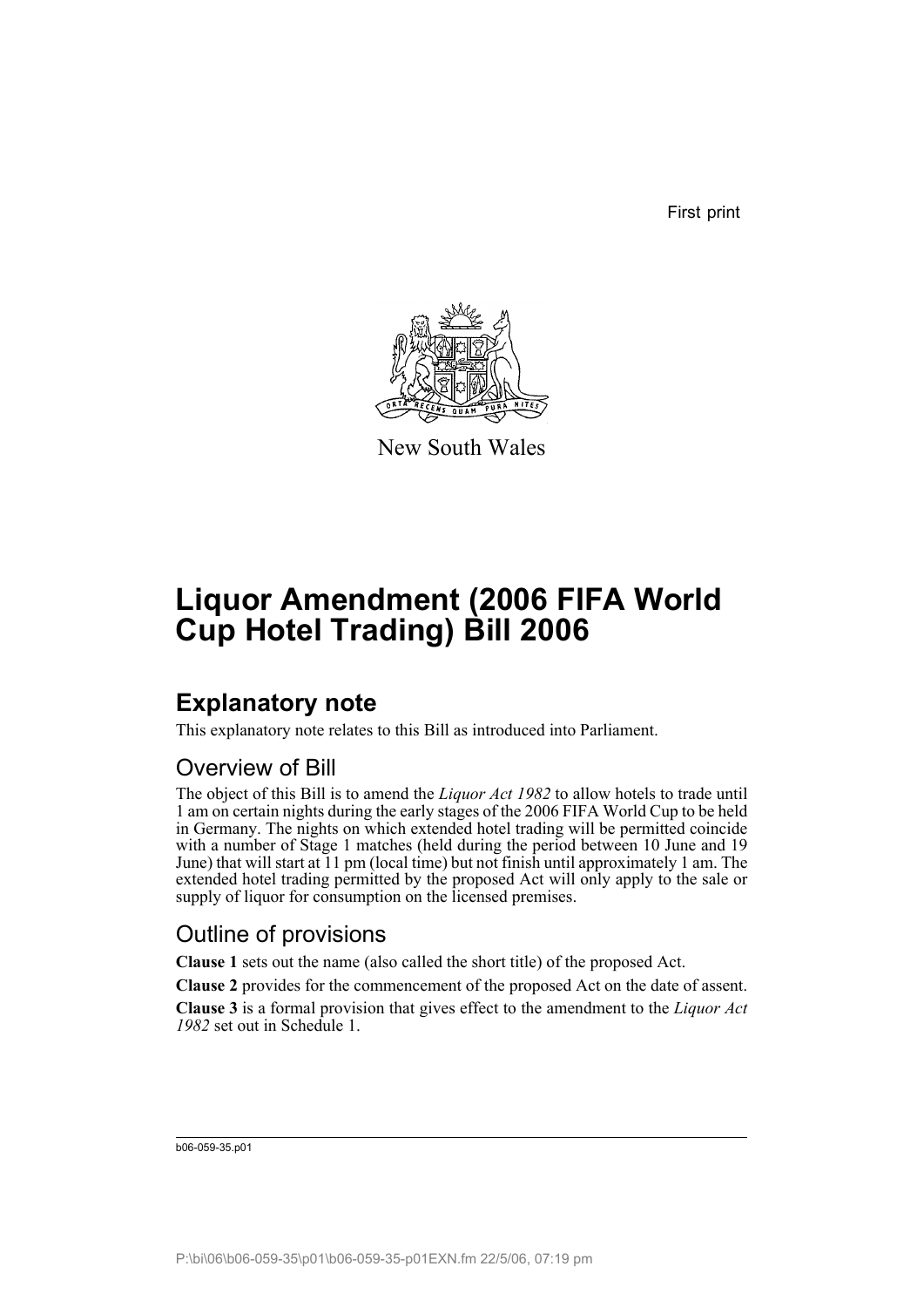Liquor Amendment (2006 FIFA World Cup Hotel Trading) Bill 2006

Explanatory note

Explanatory note page 2

**Clause 4** provides for the repeal of the proposed Act after it commences. Once the amendment concerned has commenced the proposed Act will be spent and section 30 of the *Interpretation Act 1987* provides that the repeal of an amending Act does not affect any amendments made by that Act.

**Schedule 1** amends the *Liquor Act 1982* in the manner described in the above overview.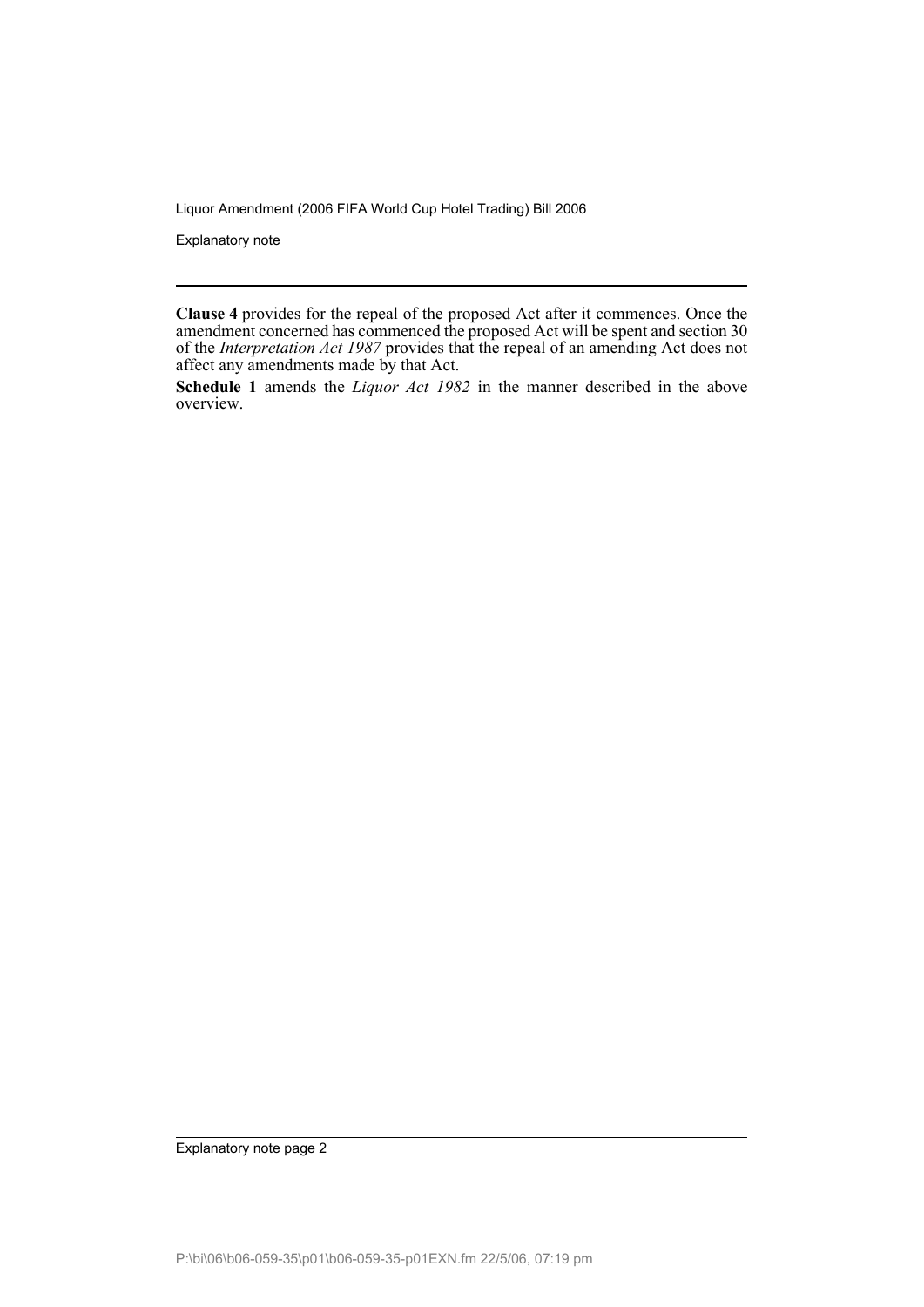First print



New South Wales

## **Liquor Amendment (2006 FIFA World Cup Hotel Trading) Bill 2006**

## **Contents**

|    |                                     | Page |
|----|-------------------------------------|------|
| 1. | Name of Act                         |      |
| 2  | Commencement                        | 2.   |
| 3  | Amendment of Liquor Act 1982 No 147 | 2    |
| 4  | Repeal of Act                       | 2    |
|    | Schedule 1 Amendment                | 3    |

b06-059-35.p01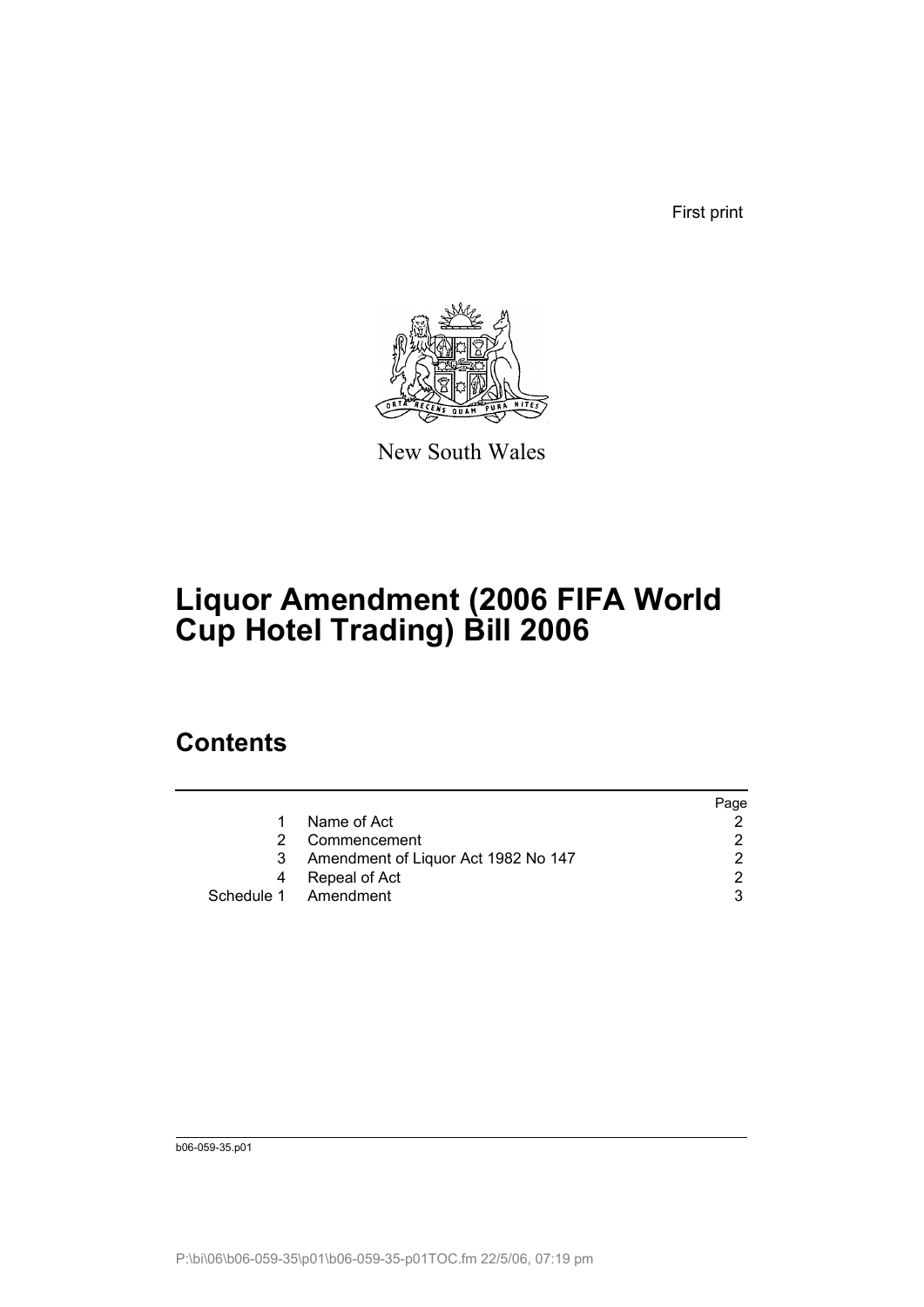Liquor Amendment (2006 FIFA World Cup Hotel Trading) Bill 2006

Contents

Page

Contents page 2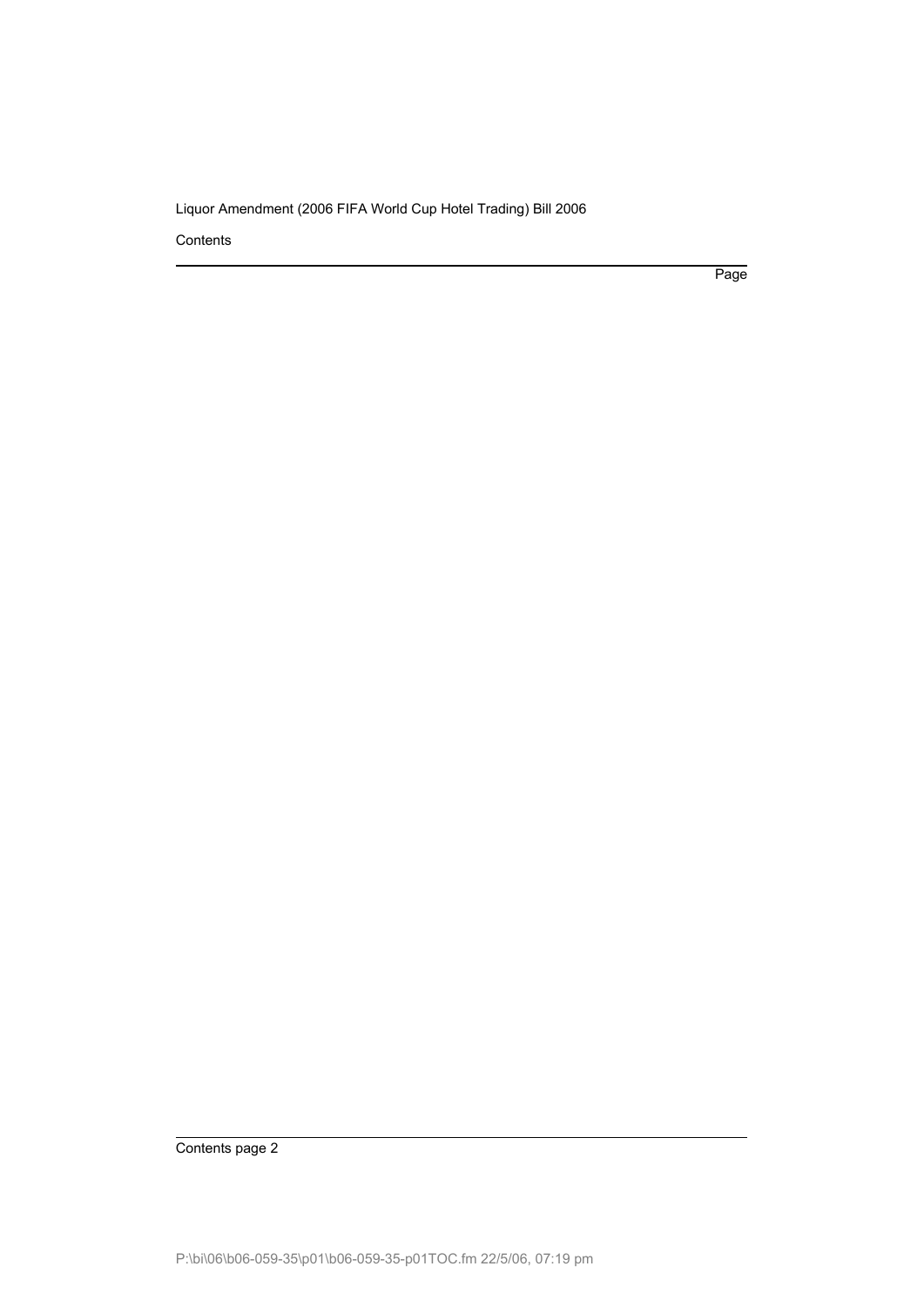

New South Wales

# **Liquor Amendment (2006 FIFA World Cup Hotel Trading) Bill 2006**

No , 2006

#### **A Bill for**

An Act to amend the *Liquor Act 1982* to allow hotels to trade until 1 am on certain nights during the 2006 FIFA World Cup.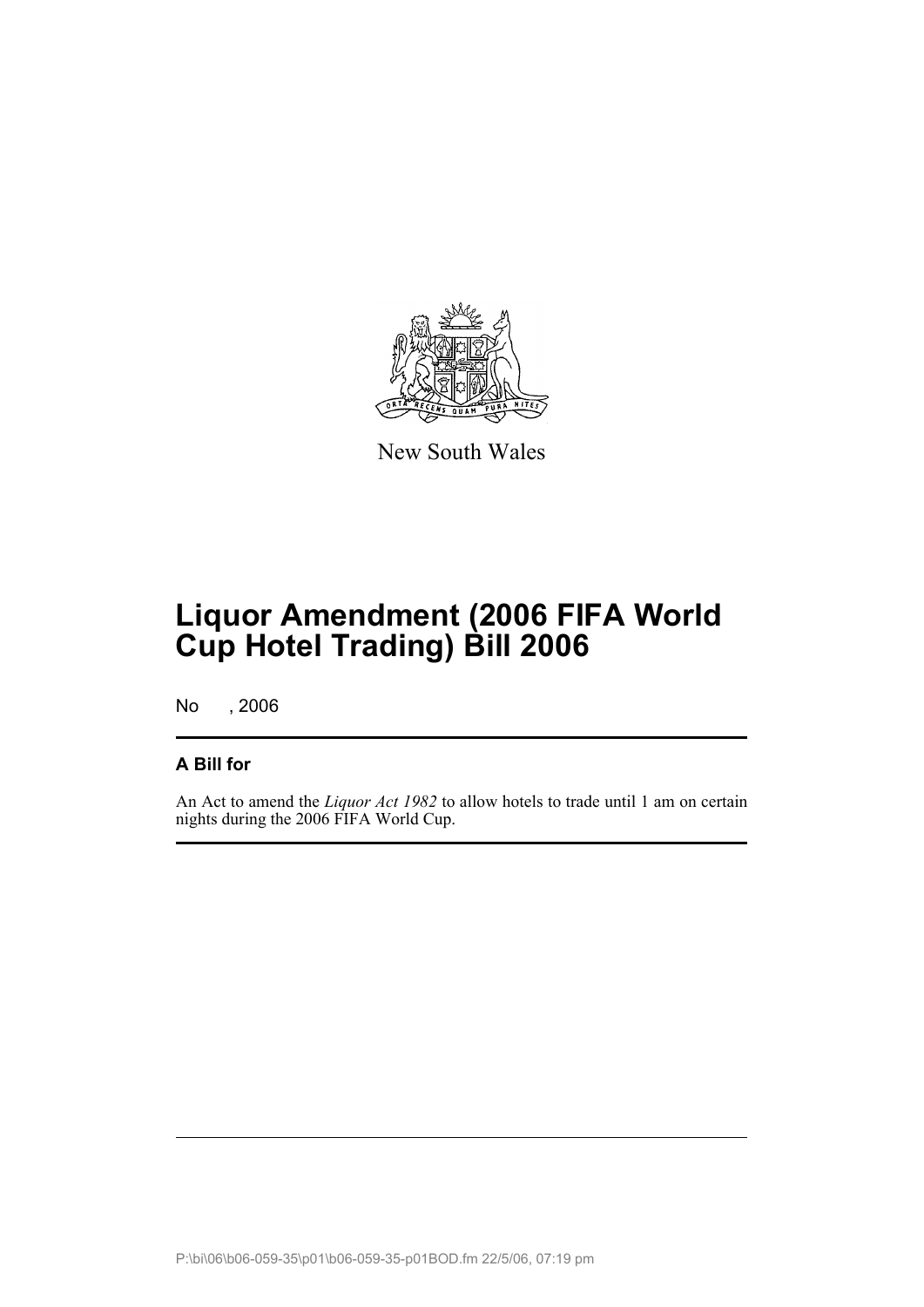<span id="page-5-3"></span><span id="page-5-2"></span><span id="page-5-1"></span><span id="page-5-0"></span>

|              |     | The Legislature of New South Wales enacts:                                                                                                                | 1                     |
|--------------|-----|-----------------------------------------------------------------------------------------------------------------------------------------------------------|-----------------------|
| 1            |     | <b>Name of Act</b>                                                                                                                                        | 2                     |
|              |     | This Act is the Liquor Amendment (2006 FIFA World Cup Hotel<br>Trading) Act 2006.                                                                         | 3<br>4                |
| $\mathbf{2}$ |     | <b>Commencement</b>                                                                                                                                       | 5                     |
|              |     | This Act commences on the date of assent.                                                                                                                 | 6                     |
| 3            |     | Amendment of Liquor Act 1982 No 147                                                                                                                       | $\overline{7}$        |
|              |     | The <i>Liquor Act 1982</i> is amended as set out in Schedule 1.                                                                                           | 8                     |
| 4            |     | <b>Repeal of Act</b>                                                                                                                                      | 9                     |
|              | (1) | This Act is repealed on the day following the day on which this Act<br>commences.                                                                         | 10 <sup>1</sup><br>11 |
|              | (2) | The repeal of this Act does not, because of the operation of section 30<br>of the <i>Interpretation Act 1987</i> , affect any amendment made by this Act. | 12<br>13              |
|              |     |                                                                                                                                                           |                       |